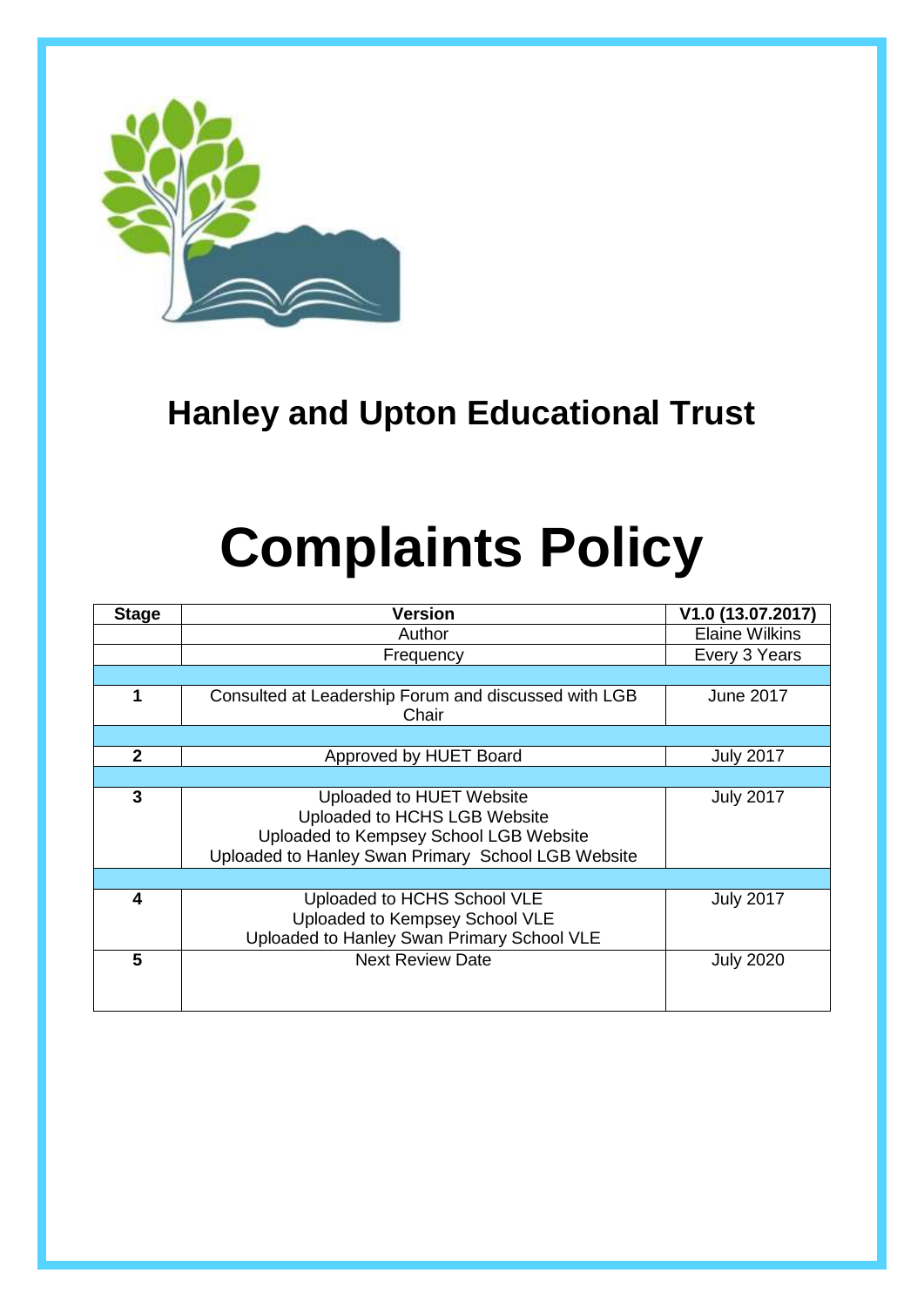### **Contents:**

- 1. Specific Complaints procedures
- 2. Publishing details of the Complaints Procedure
- 3. General Principles
- 4. Complaints to an academy other than those concerning the head teacher or chief executive officer (CEO)
- 5. Stage 1 (Informal)
- 6. Stage 2 (Formal) dealt with by head teacher
- 7. Stage 3 (Formal) dealt with by Trustee or Governors' Panel
- 8. Stage 4 (Formal) The Role of the Secretary for Education
- 9. Reporting to the HUET and LGBs

Annex A1 Annex A2 Annex B Annex C Annex D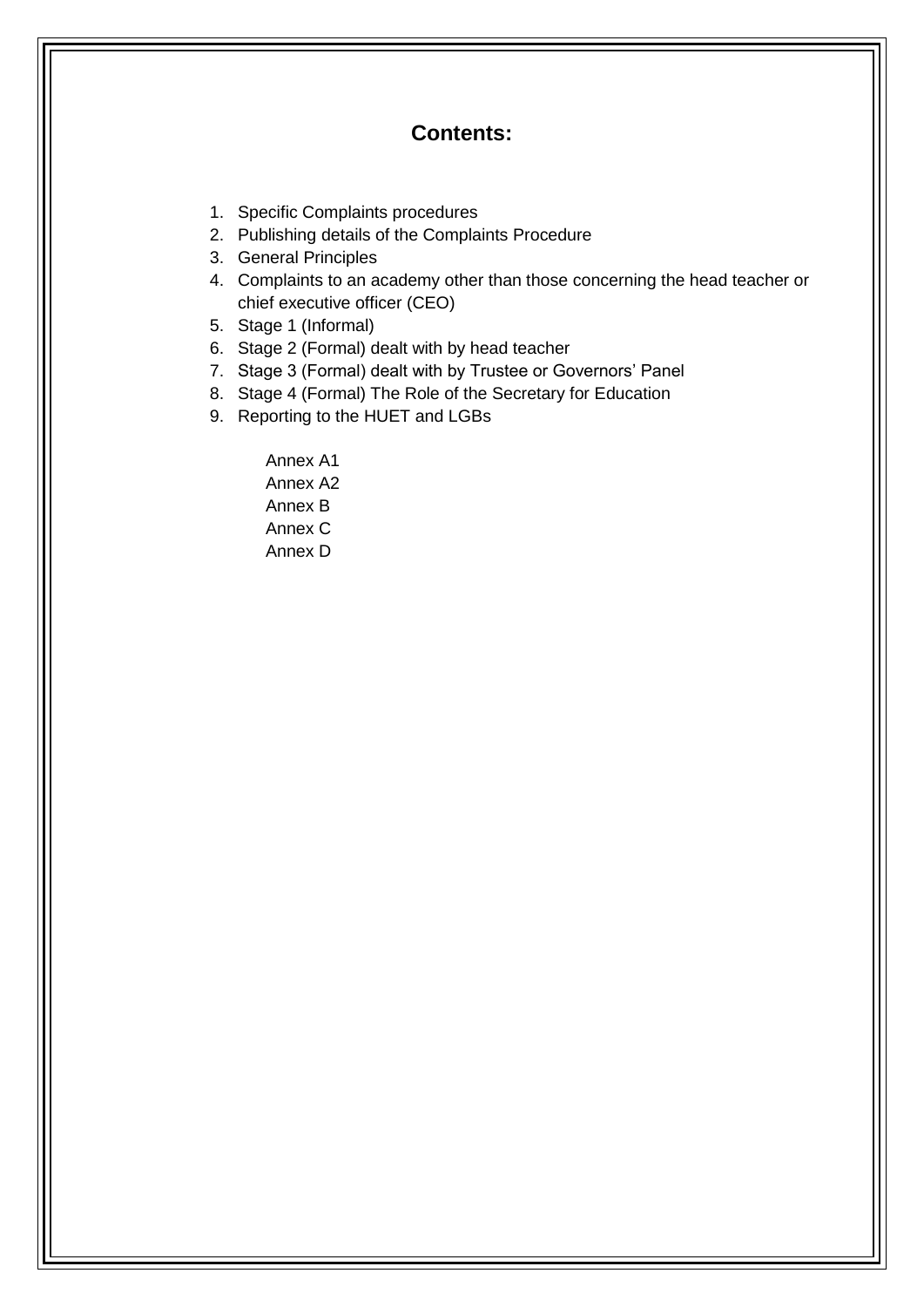#### *This policy is consistent with the DfE "Best Practice Advice for Schools Complaints Procedure" updated in January 2016.*

The Hanley and Upton Educational Trust ('the Trust') and its member academies recognise that at times things can and do go wrong. The Trustees, head teachers, staff and members of the Local Governing Bodies ('LGBs') believe that it is in everyone's best interest to resolve concerns and complaints at the earliest possible stage.

#### **The purpose of this complaints policy is:**

- To set out the consistent and fair procedure by which the Hanley and Upton Educational Trust and its member academies will deal with complaints relating to the Trust or its academies and any community facilities or services that the Trust or its academies provide.
- To give clear guidance to any parent or other party wishing to make a complaint against the Trust or its academies.
- For complaints not in the scope of this procedure see Annex C.

#### **Definitions – the difference between a concern and a complaint:**

- A 'concern' may be defined as '*an expression of worry or doubt over an issue considered to be important for which reassurances are sought'*.
- A complaint may be generally defined as '*an expression of dissatisfaction however made, about actions taken or a lack of action*'.
- Many issues can be resolved informally, without the need to invoke formal procedures. The Trust and its academies will take informal concerns seriously and make every effort to resolve the matter as quickly as possible.
- There are occasions when complainants would like to raise their concerns formally. In those cases, the Trust's formal procedure will be invoked through the stages outlined within this procedure.

### **1. Specific Complaints Procedures**

- 1.1 There are other specific complaints procedures available for certain specialist areas (as listed below). If the complaint relates to any of the following, the appropriate procedure should be followed:
	- Complaints about the National Curriculum
	- Pupil admissions appeals process
	- Special educational needs
	- Employee grievances and disciplinary proceeding.
- 1.2 Complaints regarding racist incidents follow the general procedures laid out in this document. However, minor differences are laid out at Annex A2.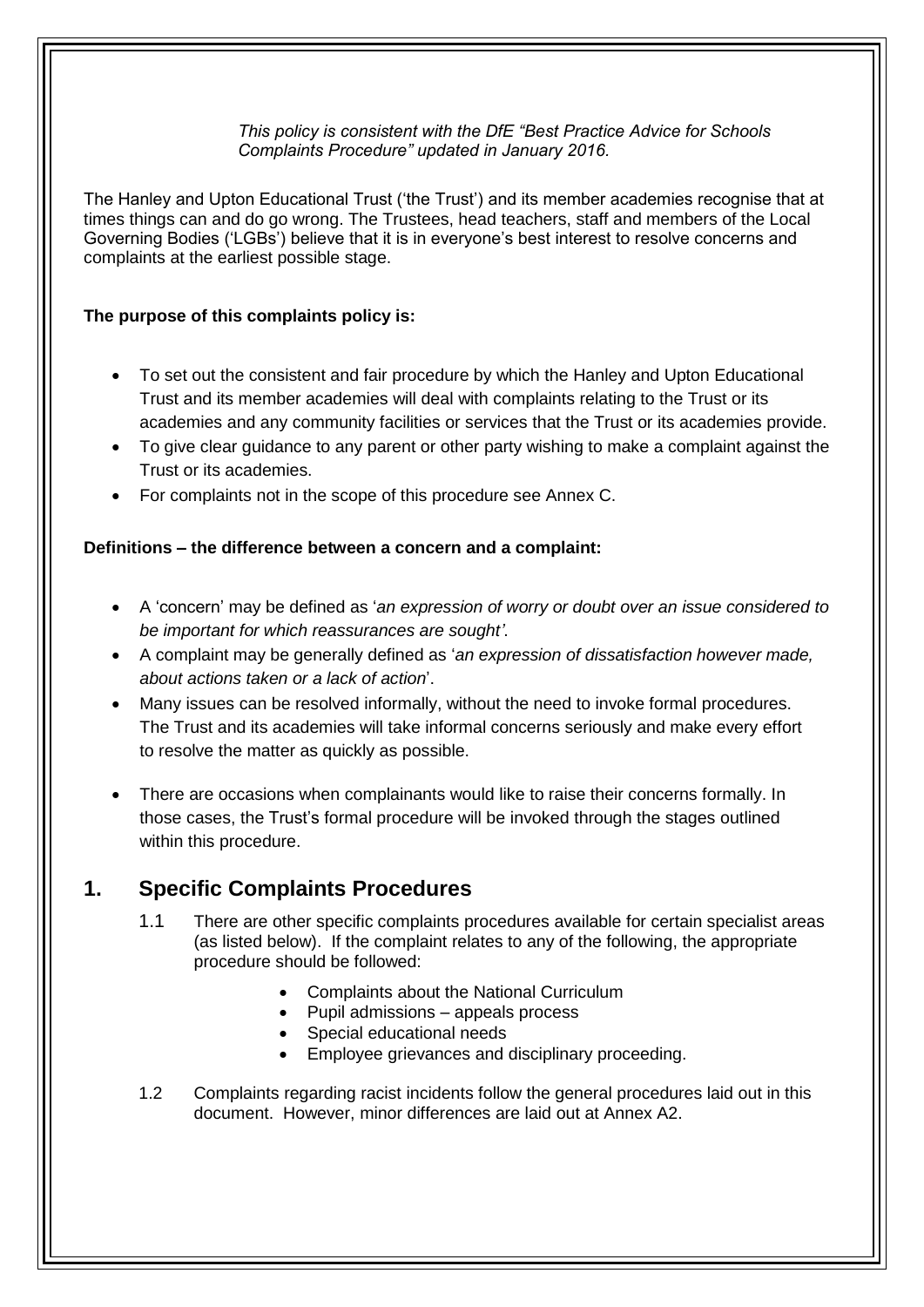# **2. Publishing details of the Complaints Procedure**

The HUET and its academies publish details of this Complaints Procedure and any out-of time limits the Trustees have prescribed in the following ways:

- In academy prospectuses
- On the HUET and academy websites pdf version available.
- In new student information packs
- In Home-School agreements
- In newsletters

### **3. General Principles**

- 3.1. This procedure contains advice for resolving complaints, flowcharts to indicate time limits and advice on the conduct of meetings.
- 3.2. Every attempt will be made to adhere to the time limits specified in the flow charts and detailed procedures which follow, but these may in exceptional circumstances be exceeded. In such cases the academy / Trustees will advise the reasons and set a new time-scale.
- 3.3. A complaint will usually be considered as 'out-of-time' if it is raised more than 3 months after the matter is known to the complainant, although exceptions will be considered at the discretion of the Chair of LGBs / HUET.
- 3.4. Anonymous complaints will not be investigated.
- 3.5. The aim of this policy is to resolve concerns at the earliest opportunity, and effect reconciliation if there has been friction. If the complaint needs to be formalised, the complainant will be asked to write down the substance of the complaint on a form, an example of which is found in Annex B. This form will also invite a view about what actions might be felt to resolve the problem.
- 3.6. Where a complaint is found to be valid it might be sufficient to acknowledge that the complaint is valid in whole or in part. In addition, it may be appropriate to offer one or more of the following:
	- An apology
	- An explanation
	- An admission that the situation could have been handled differently or better
	- An assurance that the issue complained of will not recur
	- An explanation of the steps that have been taken to ensure that it will not happen again
	- An undertaking to review academy policies in light of the complaint.
- 3.7. Serial complainants please see Annex D.
- 3.8. The HUET or academy will keep complaints confidential at all stages unless disclosure is required by law or to allow the complaint to be properly investigated.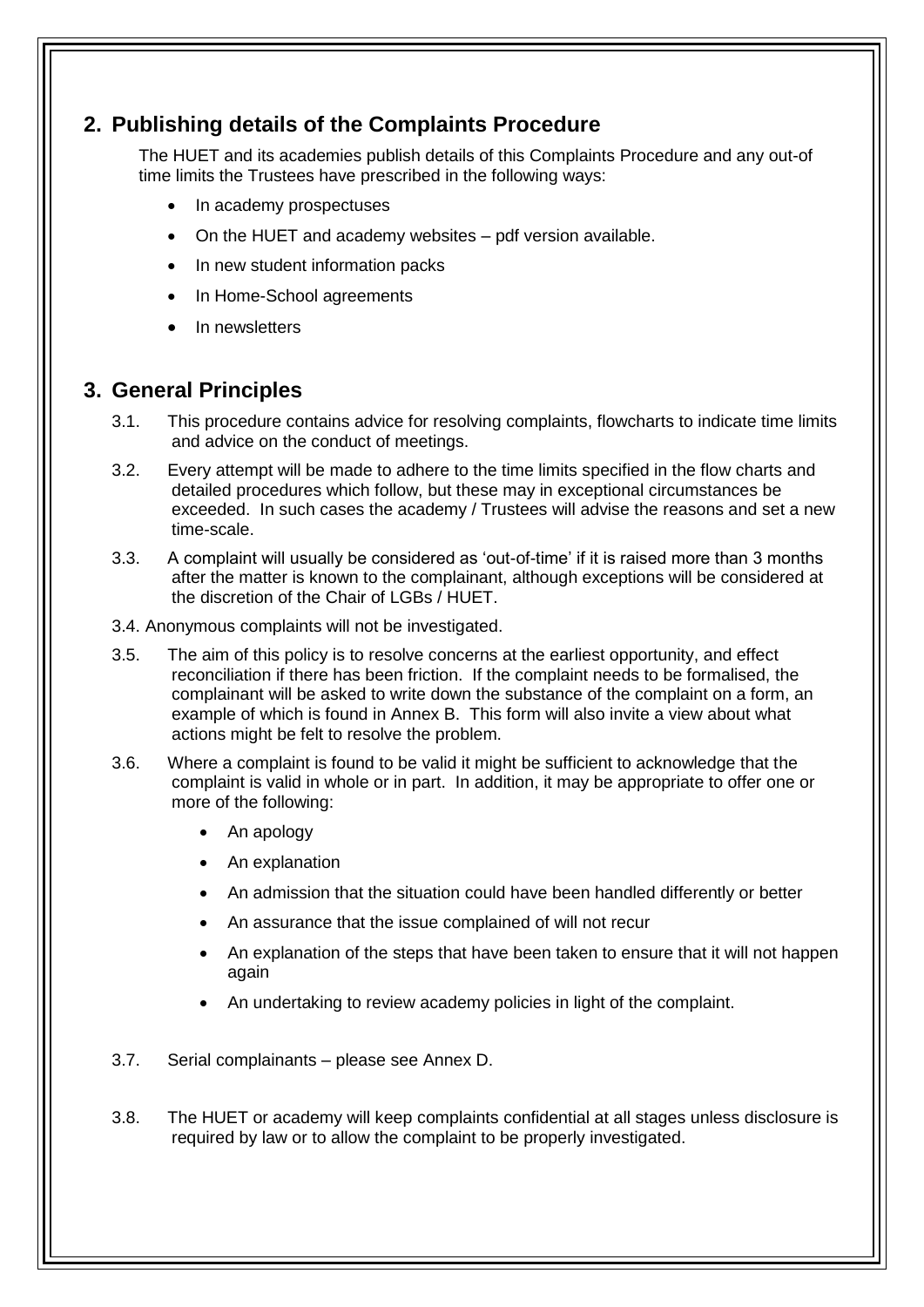## **4. Complaints to an academy other than those concerning the head teacher or chief executive officer (CEO) (Refer to Annex A for flow diagram)**

- 4.1. All complaints, other than those which concern the CEO or an academy's head teacher, must be addressed to the academy in question.
- 4.2. Academies will monitor and record parents/carers compliments, concerns and complaints. This will endorse and ensure the continuation of our good practice.

# **5. Stage 1 (Informal)**

- 5.1. Our experience is that the vast majority of concerns and complaints can be resolved informally to the full satisfaction of those who raise them. There are many occasions where concerns can be resolved straight away, providing the complainant with the benefit of an immediate response, and avoiding the need to submit a formal complaint.
- 5.2. Concerns may be raised with any member of the academy's staff, depending on the type of issue to be discussed.
- 5.3. By their nature, we do not impose specific timescales for dealing with concerns at this stage, or monitor them formally, although all issues will be considered as quickly and effectively as possible.
- 5.4. If the person is dissatisfied with the discussion, they should refer to Stage 2 below.
- 5.5. Where the first approach is made to a Trustee or member of a LGB, the next step must be to refer the complainant to the appropriate person and advise them about the procedure.
- 5.6. Trustees and members of LGBs must not act unilaterally on an individual complaint outside the formal procedure or be involved at the early stages in case they are needed to sit on a panel at a later stage of the procedure.
- 5.7. Concerns are usually addressed to a member of staff who is directly involved in a situation, the class teacher or to a student's form tutor.
- 5.8. Where any member of staff becomes aware of a voiced concern, they should deal with it themselves if it is appropriate, and they feel comfortable in doing so. Many concerns can be resolved by simple clarification or the provision of information. It is anticipated that most concerns can be readily resolved at this informal stage. Where the person approached feels uncomfortable with dealing with the matter directly, they should involve their line manager.
- 5.9. In the case of serious concerns (or where the academy deems it more appropriate to do so) it may be necessary to refer these matters directly to the head teacher.
- 5.10. Where the concern is specifically about the head teacher, similarly the complainant should discuss this with him/her at this stage first.
- 5.11. The concern will be noted (including the outcome) and copied to the head teacher. Where the subject of the concern is the head teacher, he/she will copy the record to the Chair of the LGB and the CEO.
- 5.12. Where informal attempts by the academy have failed to bring about a satisfactory resolution for the complainant, the complainant is entitled to request that the concern be treated more formally as a complaint. Unless the complaint directly concerns the CEO or head teacher, it will be him/her who deals with this next stage (Stage 2).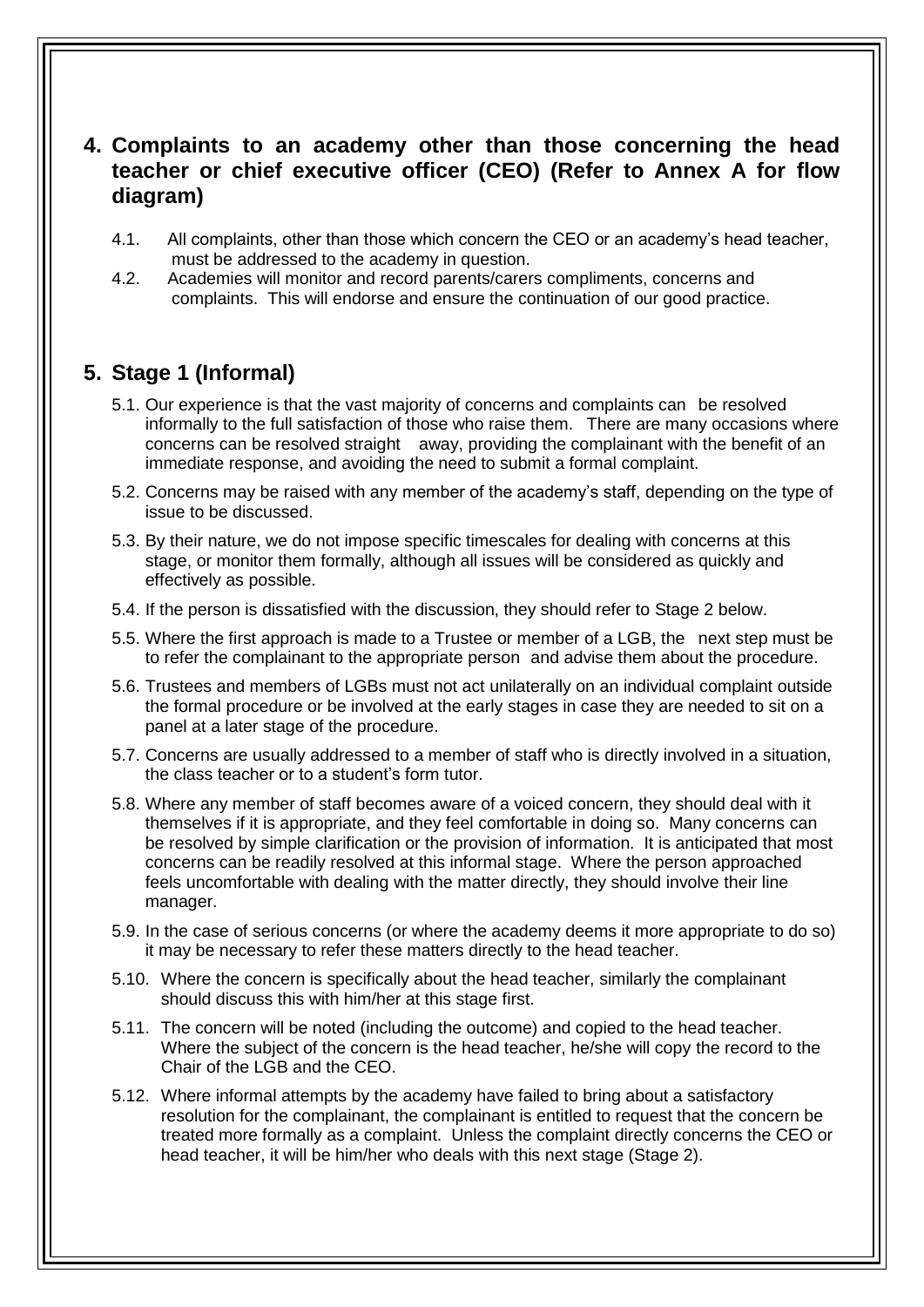5.13. If the concern is specifically about the CEO or an academy head teacher, and the complainant has had the opportunity in Stage One to discuss the matter with the CEO or head teacher, the complainant can then directly contact the Chair of the HUET (in the case of the CEO) or the LGB (in the case of a headteacher) about Stage 2.

# **6. Stage Two (Formal) Dealt with by head teacher**

- 6.1. If the complaint concerns the head teacher, the Chair of the LGB is personally responsible for following the procedures in Stage Two.
- 6.2. Where a complaint is made about the CEO who is also the head teacher of one of the HUET's academies, the Chair of the HUET will determine whether the complaint refers to their role as head teacher, in which case the complaint will be referred to the LGB, or to their role as CEO, in which case the complaint will be referred to the HUET. The Chair of the LGB or HUET will be personally responsible for following the procedures in Stage Two.
- 6.3. In all other cases the head teacher deals with this stage.
- 6.4. This stage can be initiated if / when dissatisfaction with the outcome of Stage One is received by the HUET or academy. At this point, a copy of the Complaints Procedure will be sent to the complainant within 3 school days, together with the formal complaint form (Annex B).
- 6.5. The form is structured so that each party has a common understanding about the complaint. As the main purpose of the process is to achieve reconciliation, complainants are also asked what actions might resolve the problem.
- 6.6. After the formal complaint form is returned, it will be acknowledged within 3 school days and the investigation will commence.
- 6.7. This is the first stage of the formal complaints process and as a result, all communications between parties will be recorded.
- 6.8. The head teacher (or Chair of HUET or a LGB if the complaint refers to the CEO or a head teacher) may delegate the task of collating the information to another staff member, but not the decision on the action to be taken. The investigation should involve the review of any relevant documentation and information. If necessary, witnesses will need to be interviewed and statements taken from those involved. If the complaint centres upon a pupil, the pupil will also usually be interviewed.
- 6.9. The outcome of the investigation shall be communicated to complainants, either at a meeting (followed up in writing) or as a written response. This response will explain the outcome and should be supported by reasons for reaching this decision and what action, if any, will be taken. (If management action is subsequently required against an employee of the school, the parents / carers will not have access to this information). This response should be provided within 10 school days of acknowledging the complaint.
- 6.10. If the complainant is still dissatisfied with the response given and would like to take the complaint further, they should make this clear in writing to the head teacher. On receipt, s/he will send on the complaint form and all associated information to the Chair of the LGB.
- 6.11. In the case of the head teacher, if the complainant is still dissatisfied, and wishes to take it further, they should inform the Chair of the LGB, who will then initiate Stage Three.
- 6.12. In the case of a complaint made against the CEO (in their role as CEO), if the complainant is still dissatisfied, and wishes to take it further, they should inform the Chair of the HUET, who will then initiate Stage Three.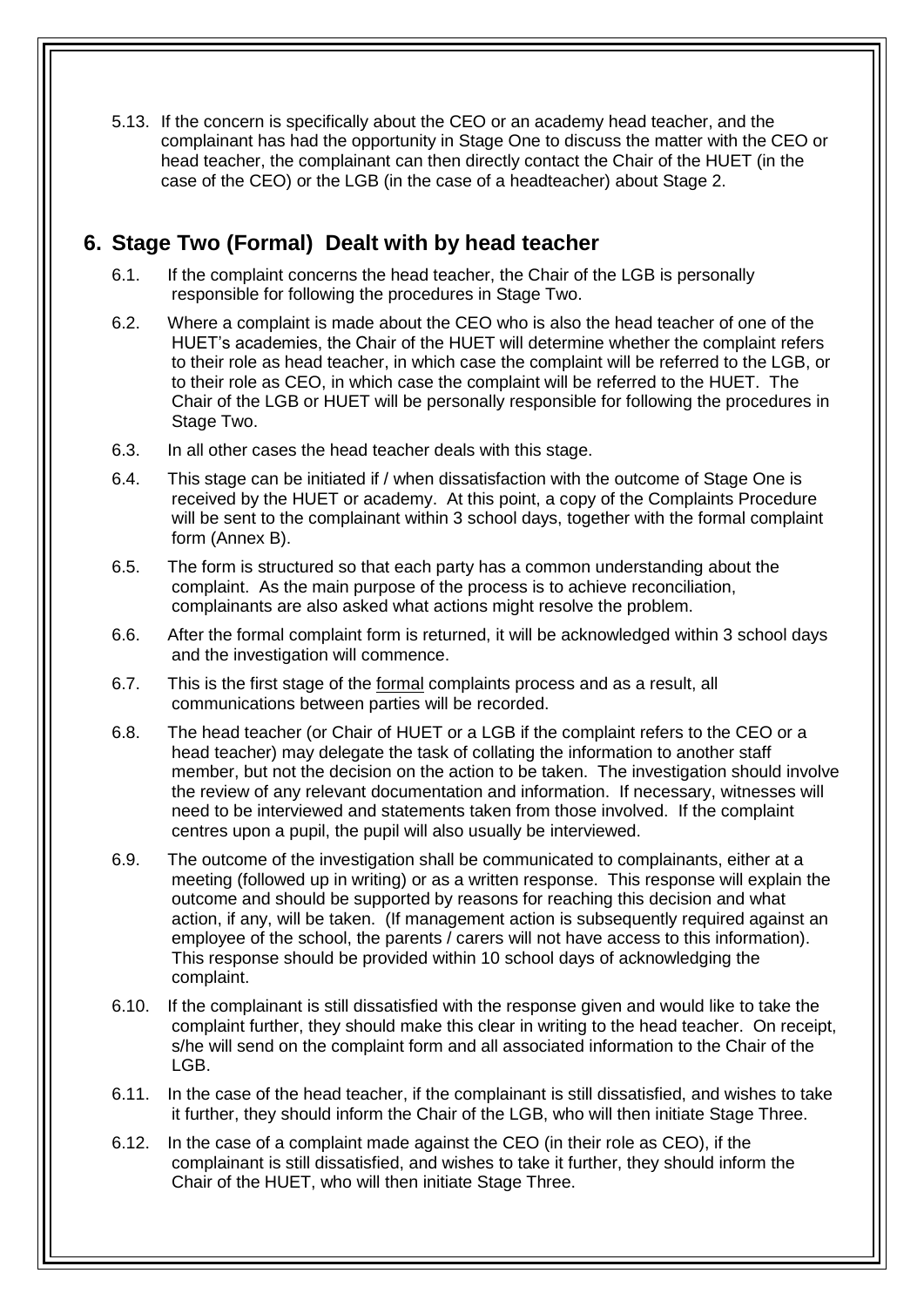# **7. Stage Three (Formal) Dealt with by Trustee or Governors' Panel**

- 7.1. On receipt of the information from the head teacher, the Chair of the HUET or LGB will verify that the complainant has properly exhausted all Stage Two procedures. If not satisfied, the Chair will refer the matter back to the head teacher. When satisfied, the Chair will contact the Secretary to the HUET or LGB and liaise with him or her to make preparatory arrangements for the HUET or LGB Complaints Panel Meeting.
- 7.2. The clerk may be the Secretary to the HUET or LGB, or, in exceptional circumstances, an externally appointed independent clerk.
- 7.3. Where possible, the Chair of the HUET or LGB will identify two Trustees or governors chosen from an agreed pool of Trustees or governors and a third panel member independent of the management and running of the HUET or academy to form the Complaints Panel, and the Panel will appoint its own chair. If an independent panel member is not available a third Trustee or governor will be identified.
- 7.4. The Chair of the HUET or LGB or Clerk to the Trustees' or Governors' Complaints Panel will acknowledge (to the complainant) receipt of the information from the head teacher within 5 school days.
- 7.5. This letter will inform the complainant that the complaint will be heard by the Complaints Panel within 15 school days of the acknowledgement being sent by the Chair of the HUET or LGB or Clerk of the Panel. In exceptional circumstances, the complainant will be notified where this timed period will need to be extended and the reasons for this.
- 7.6. The Clerk of the Panel will convene a meeting of the Complaints Panel, (as identified by the Chair of the HUET or LGB), and arrange a time and date for the meeting. All relevant documentation from the head teacher and the complainant will be distributed to all parties, (including the Panel members) in advance of the meeting.
- 7.7. The Panel has discretion as to how it will carry out its duties. As part of this, complainants will be asked to attend a meeting of the Panel (with accompanying relative or friend if desired).
- 7.8. The complainant must present their own complaint. An accompanying friend, relative or other person should only accompany the complainant to offer support, not present the complaint.
- 7.9. In the same way, members of staff may be supported by a friend, member of staff or member of their professional association.
- 7.10. The Chair of the Panel needs to ensure that the parent/carer is notified of the Panel's decision in writing **within 5 school days** of the meeting. The response will include action (if any) that needs to be taken and where appropriate, suggest changes to, or review of, the HUET or academy's systems or procedures to ensure that similar problems do not happen again.
- 7.11. If the complainant, CEO or head teacher perceives due process has not been followed, s/he may wish to refer the matter to Stage 4 for adjudication.

# **8. Stage 4 (Formal) The Role of the Secretary of State for Education.**

8.1. **The remit of the Secretary of State for Education is only to review due process.**  Complainants are entitled to complain in writing to the Secretary of State for Education if they believe that their complaint was not handled fairly and in accordance with the HUET's complaints procedures. This involvement of the Secretary of State for Education will only commence once the complainant has exhausted all of the HUET and academy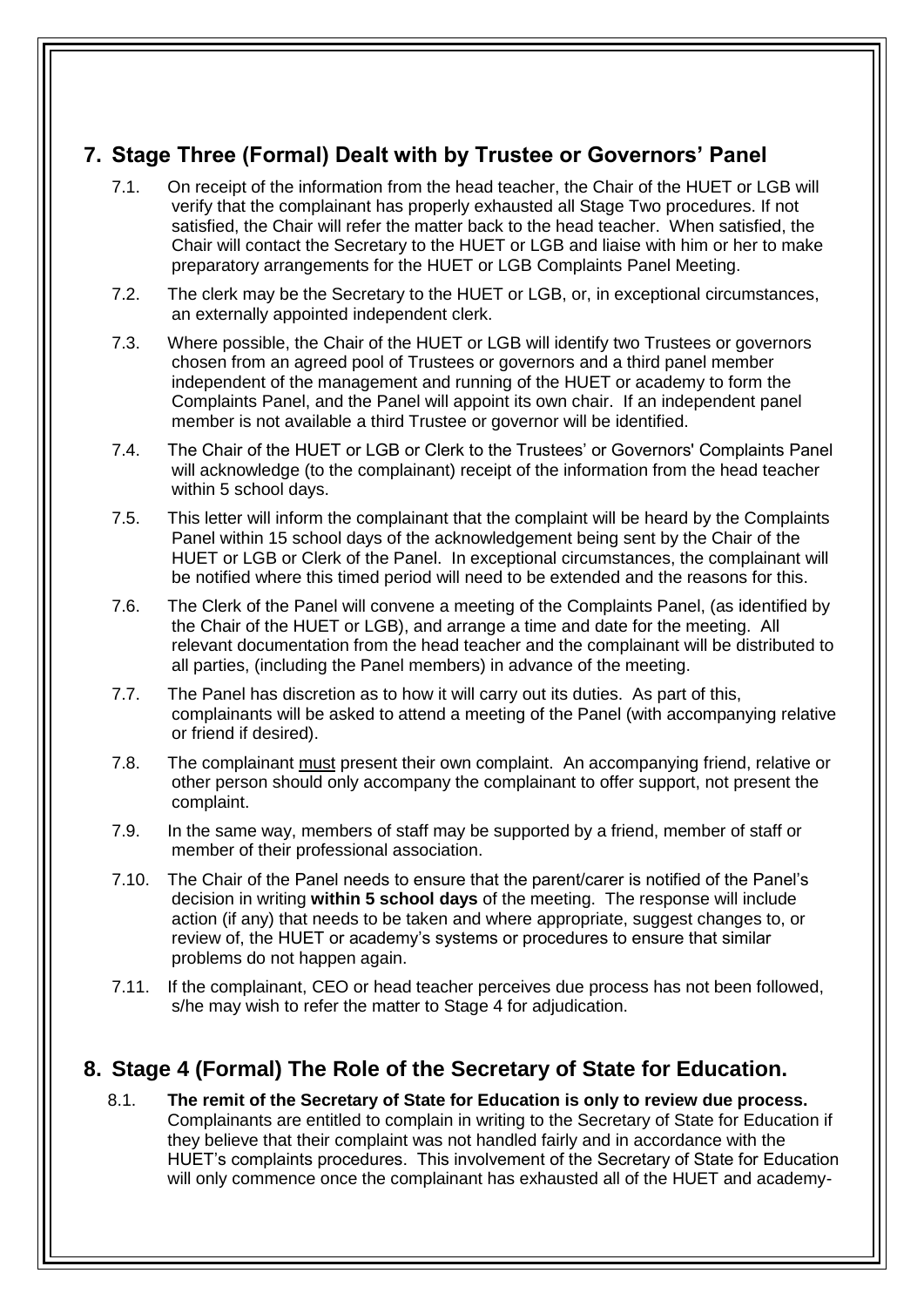based stages (up to, and including, a HUET or LGB Complaints Panel, Stage 3 of the Complaints Procedures).

8.2. Complaints must be submitted in writing to:-

The School Complaints Unit (SCU) Department for Education 2<sup>nd</sup> Floor Piccadilly Gate **Manchester** M1 2WD

- 8.3. The written complaint must include the following information:
	- details of the original complaint
	- the decision and recommendations/action (if any) of the HUET or LGB Complaints Panel
	- reason for believing the original complaint was not dealt with fairly and in accordance with the HUET's complaints procedures
	- the expected or desired outcome.
- 8.4. It should be noted that the SCU will only look at whether policies and procedures have been properly followed and statutory policies complied with. It will not normally reinvestigate the substance of the complaint which remains the responsibility of the HUET or its academies.
- 8.5. If the SCU identifies any breaches the Secretary of State can intervene if they feel that the HUET r LGB has acted unlawfully, unreasonably or failed to discharge its duty.

### **9. Reporting to the HUET and LGBs**

9.1. The academies will provide an annual report to the HUET and LGB, detailing how many complaints at Stage 2 or above have been received, how many reached each stage, what the outcomes were, and what actions the academies have taken as a result.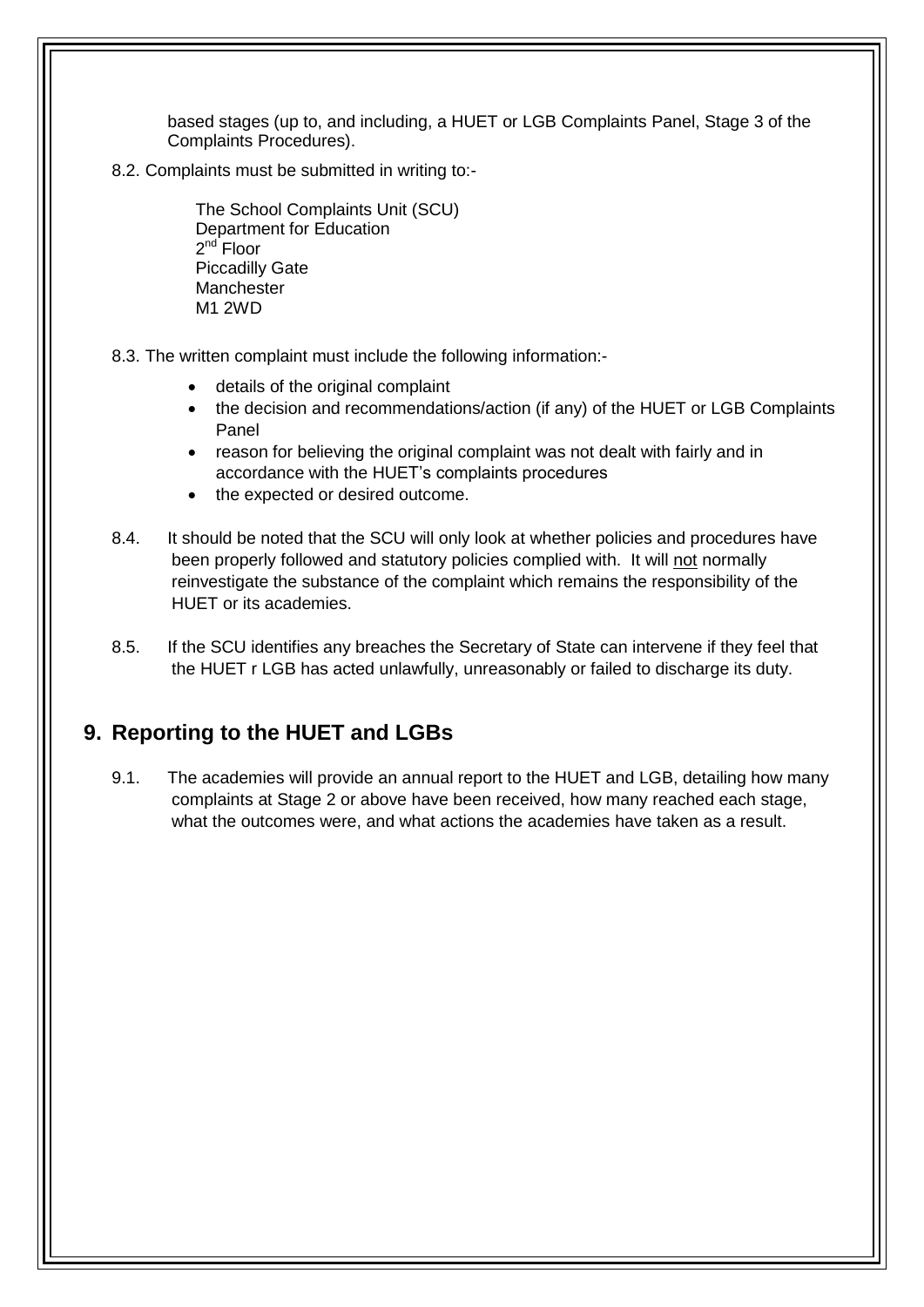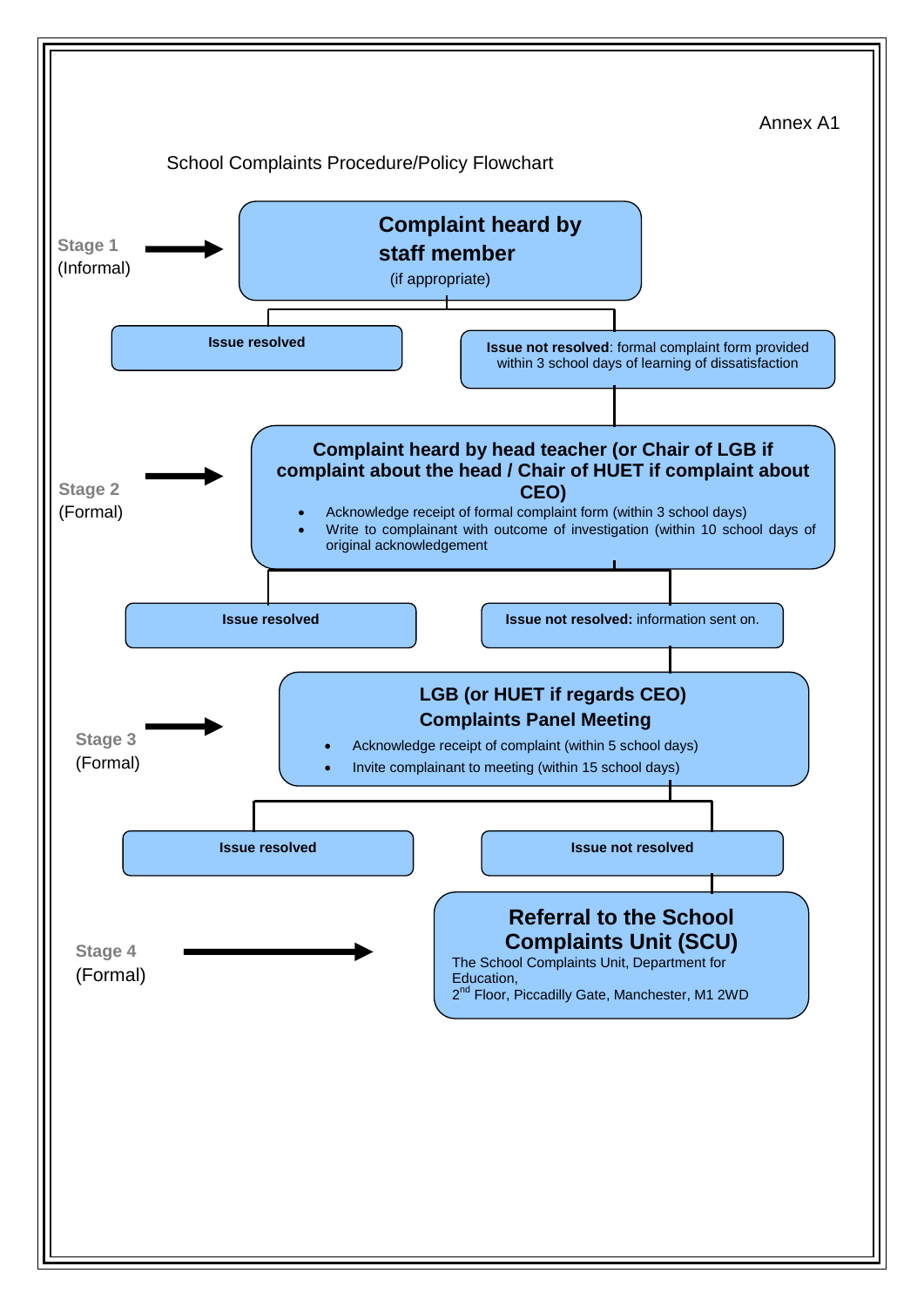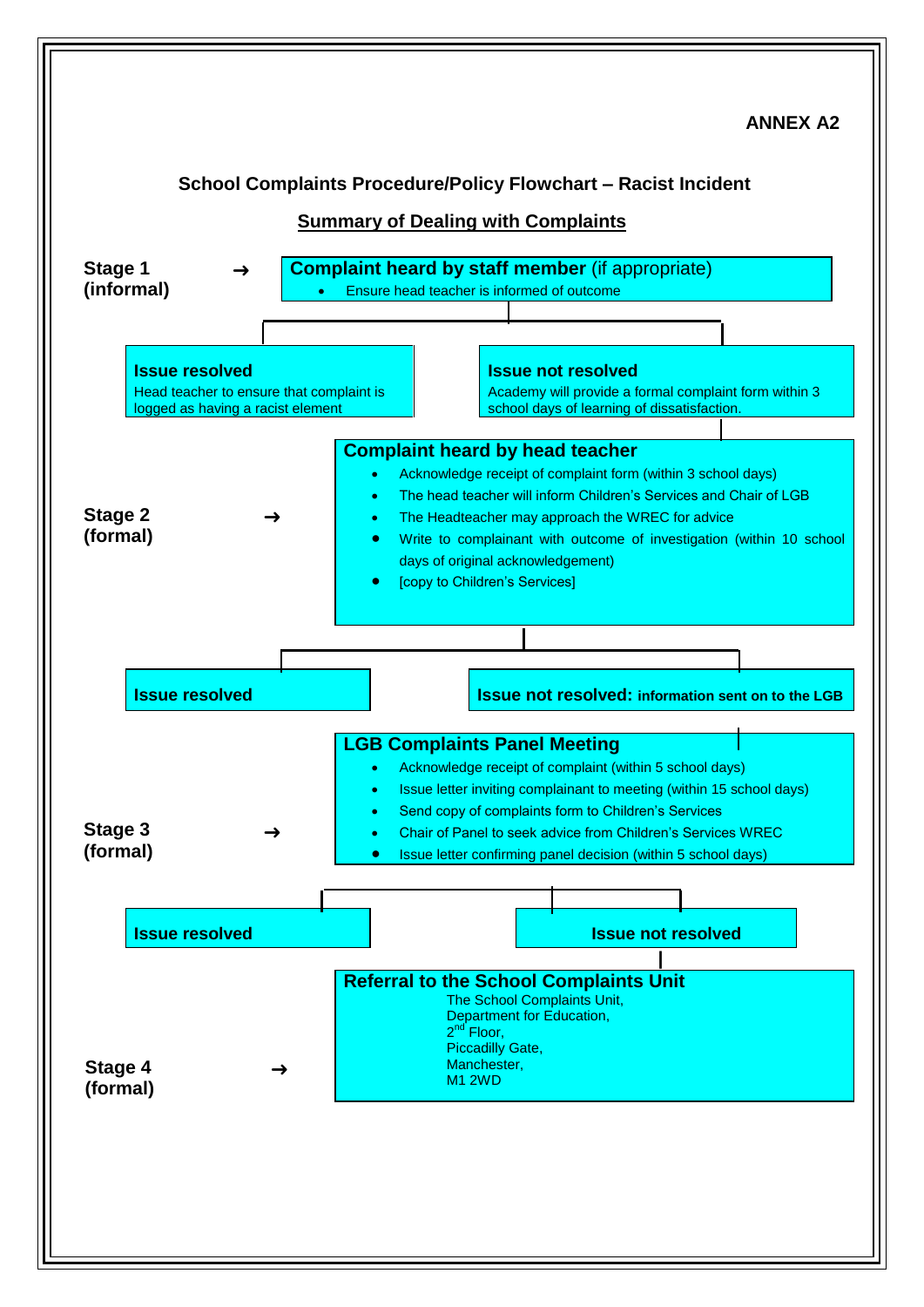#### **ANNEX B**

**Complaint Form** to be supplied with a copy of the adopted procedure.

Please complete and return to the head teacher or, in the case of a complaint regarding the headteacher, to the Chair of the Local Governing Body, or, in the case of a complaint regarding the Chief Executive Officer, to the Chair of the HUET, who will acknowledge receipt. The Procedure, at Stage 2, explains what action will be taken after receipt.

| <b>Personal Details</b>                                                                          |  |  |
|--------------------------------------------------------------------------------------------------|--|--|
| Name                                                                                             |  |  |
| Address                                                                                          |  |  |
| Postcode                                                                                         |  |  |
| Daytime telephone number                                                                         |  |  |
| Evening telephone number                                                                         |  |  |
| If applicable, name of child(ren) and year at school                                             |  |  |
| Your relationship to the school, e.g. parent, carer,<br>neighbour, member of the public, student |  |  |

Please give details of your complaint: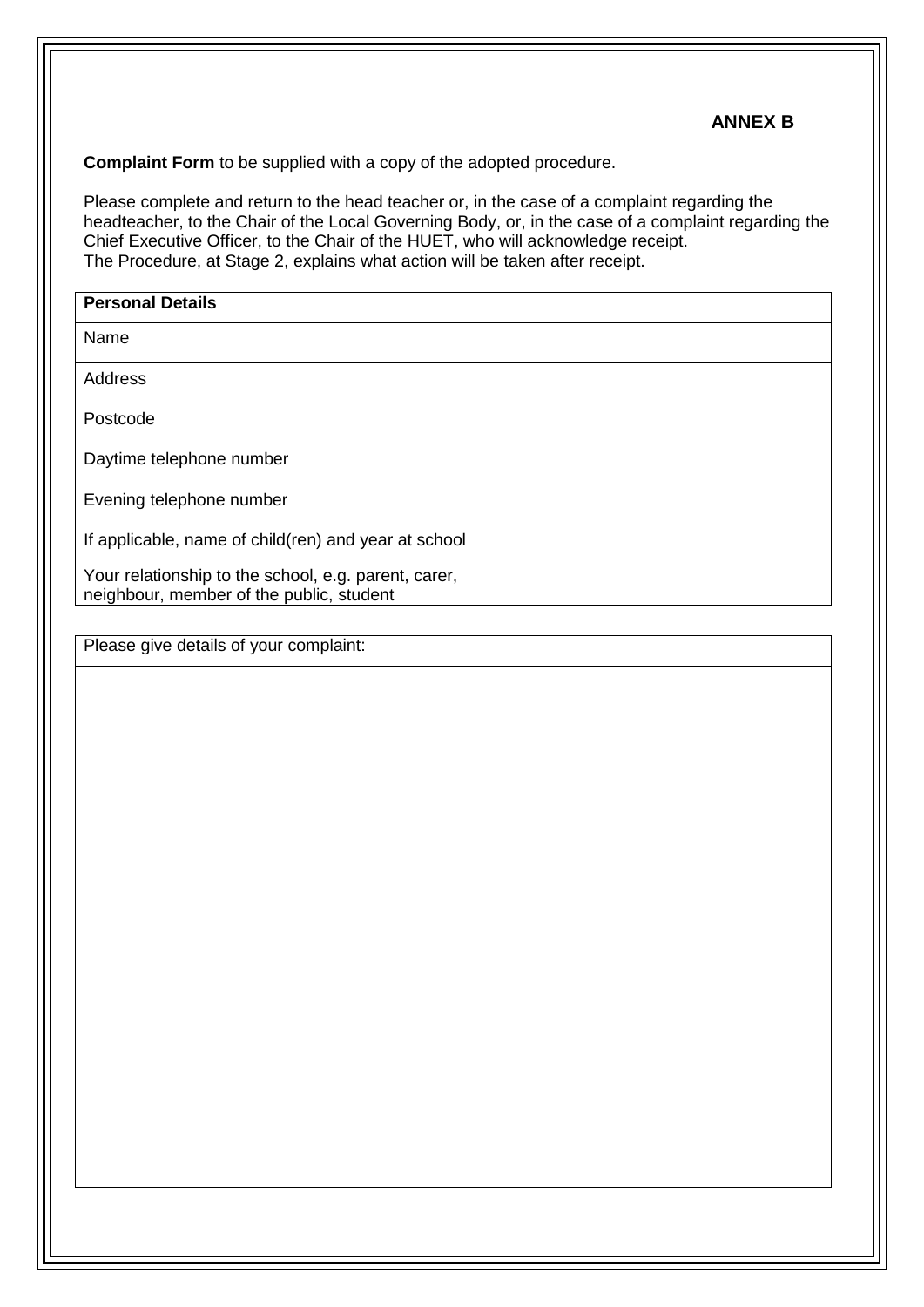What action, if any, have you already taken to try and resolve your complaint? Whom did you speak to, when and what was the response?

What actions do you feel might resolve the problem at this stage?

Are you attaching any paperwork? If so, please give details.

Signature…………………………………………………………………………

Date…………………………………………………………………………………

#### **Official Use:**

| Date of acknowledgement sent |  |
|------------------------------|--|
| Acknowledgement sent by      |  |
| Complaint referred to        |  |
| Date                         |  |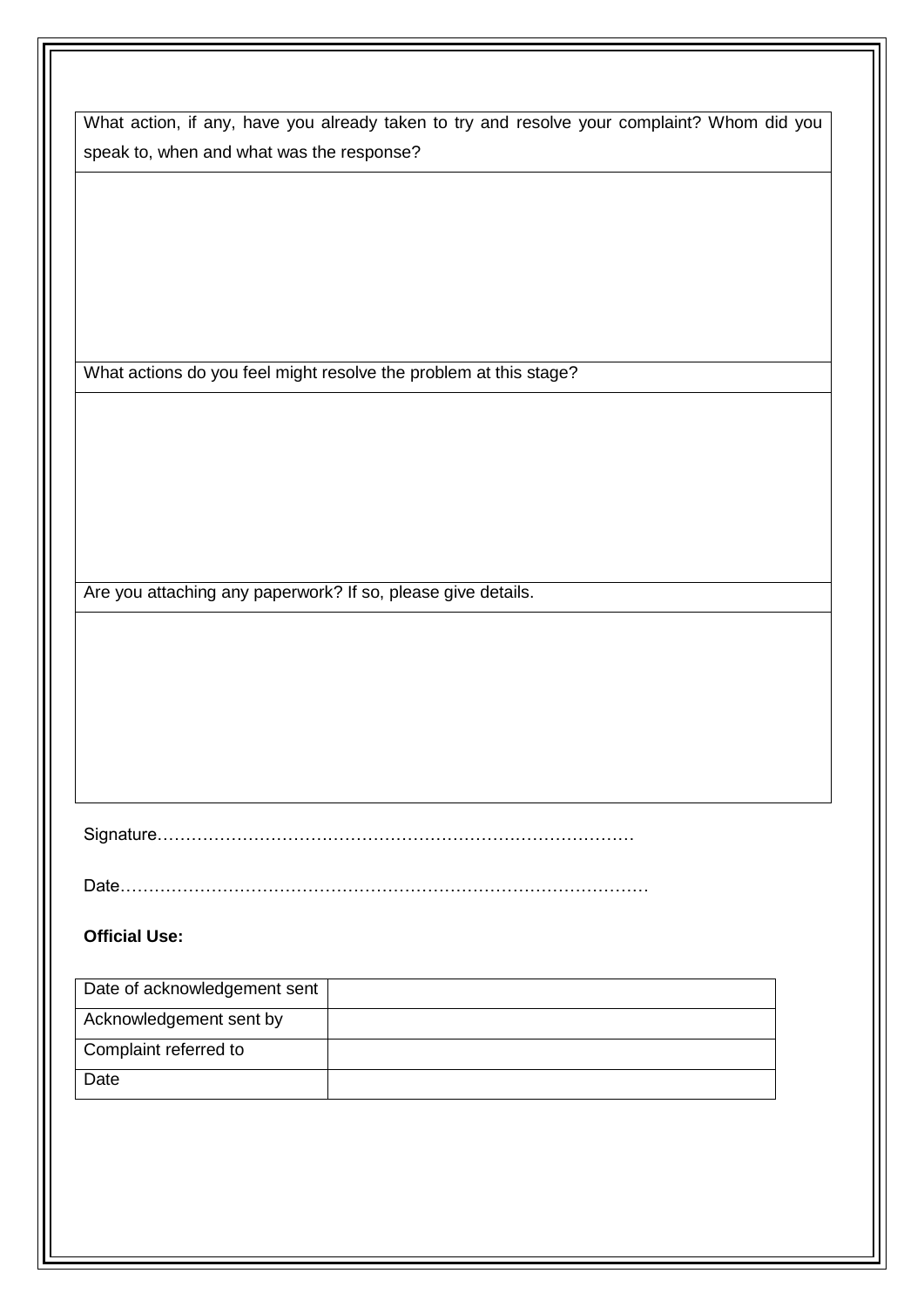# **ANNEX C**

#### **Complaints not in scope of this procedure**

A complaints procedure should cover all complaints about any provision of facilities or services that the HUET or an academy provides with the **exceptions** listed below, for which there are separate (statutory) procedures.

| <b>Exceptions</b>                                                                                                                                                                                   | Who to contact                                                                                                                                                                                                                                                                                                                                                                                                                             |
|-----------------------------------------------------------------------------------------------------------------------------------------------------------------------------------------------------|--------------------------------------------------------------------------------------------------------------------------------------------------------------------------------------------------------------------------------------------------------------------------------------------------------------------------------------------------------------------------------------------------------------------------------------------|
| Admissions to academies<br>Statutory assessments of Special<br><b>Educational Needs (SEN)</b><br>Academy re-organisation proposals<br>Matters likely to require a Child<br>Protection Investigation | For academy admissions, concerns should be raised with<br>the admission authority (the academy or schools<br>adjudicator).<br>Concerns regarding SEN should be raised with the<br>academy SENCO or direct with the local<br>authority (LA).<br>Any child protection concerns should be raised<br>immediately with the academy's designated safeguarding<br>lead or headteacher.                                                            |
| Exclusion of children from academies                                                                                                                                                                | Further information about raising concerns about exclusion<br>can be found at: www.gov.uk/school- discipline-<br>exclusions/exclusions                                                                                                                                                                                                                                                                                                     |
| Whistleblowing                                                                                                                                                                                      | Academies have an internal whistleblowing<br>procedure for their employees and voluntary staff.<br>Other concerns can be raised direct with Ofsted by<br>telephone on: 0300 123 3155, via email at:<br>whistleblowing@ofsted.gov.uk or by writing to:<br>WBHL, Ofsted<br><b>Piccadilly Gate</b><br><b>Store Street</b><br>Manchester M1 2WD.<br>The Department for Education is also a prescribed body<br>for whistleblowing in education. |
| Staff grievances and disciplinary<br>procedures                                                                                                                                                     | These matters will invoke the academy's internal<br>grievance procedures. Complainants will not be informed<br>of the outcome of any investigation.                                                                                                                                                                                                                                                                                        |
| Complaints about services provided by<br>other providers who may use academy<br>premises or facilities.                                                                                             | Providers should have their own complaints<br>procedure to deal with complaints about service. They<br>should be contacted direct.                                                                                                                                                                                                                                                                                                         |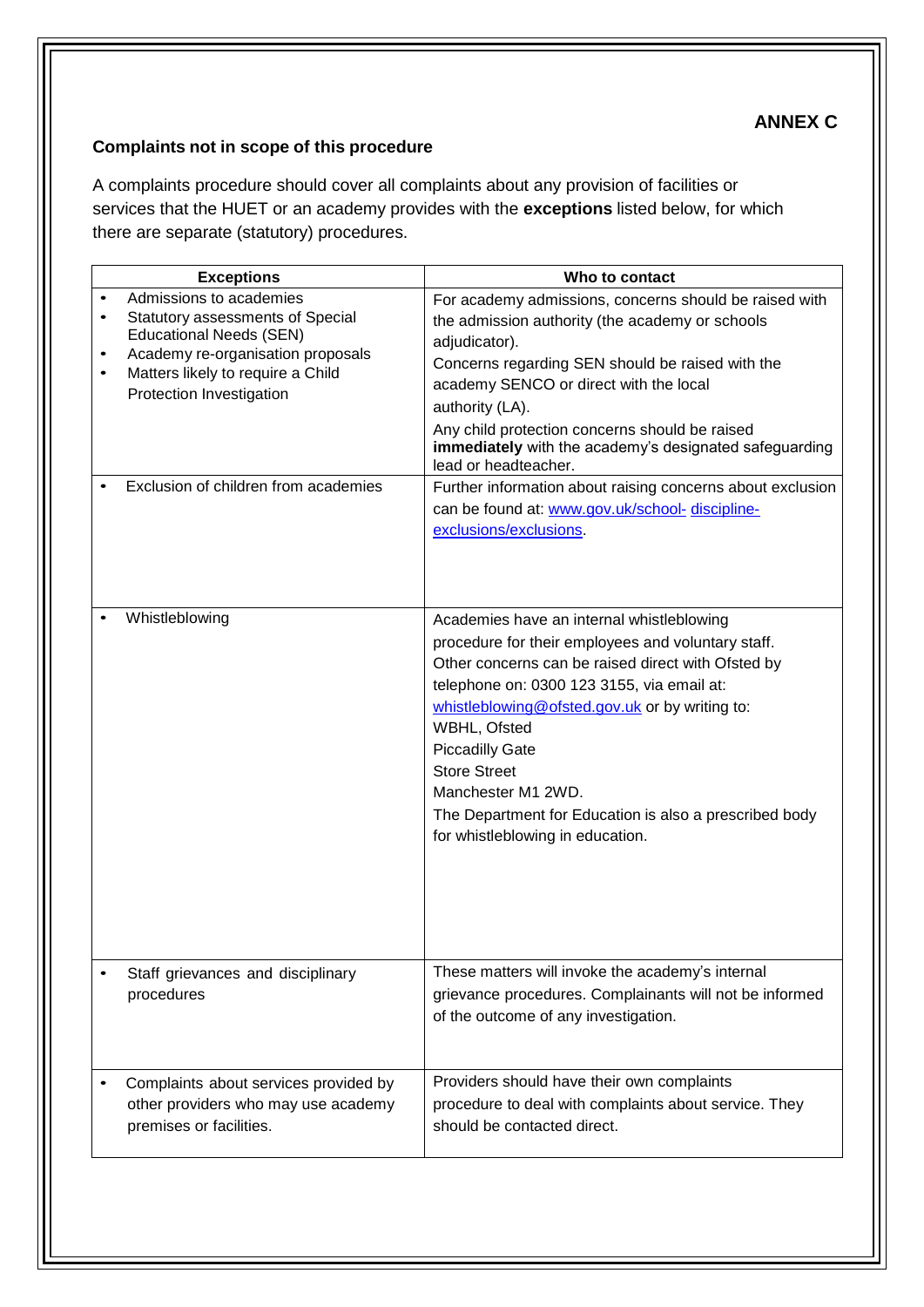#### **ANNEX D**

#### **Policy for Unreasonable Complainants**

The Hanley and Upton Educational Trust and its member academies are committed to dealing with all complaints fairly and impartially, and to providing a high quality service to those who complain. We will not normally limit the contact complainants have with the HUET or its academies. However, we do not expect our staff to tolerate unacceptable behaviour and will take action to protect staff from that behaviour, including that which is abusive, offensive or threatening.

The HUET defines unreasonable complainants as '*those who, because of the frequency or nature of their contacts with the HUET or its academies, hinder our consideration of their or other people's complaints*'.

A complaint may be regarded as unreasonable when the person making the complaint:-

- refuses to articulate their complaint or specify the grounds of a complaint or the outcomes sought by raising the complaint, despite offers of assistance;
- refuses to co-operate with the complaints investigation process while still wishing their complaint to be resolved;
- refuses to accept that certain issues are not within the scope of a complaints procedure;
- insists on the complaint being dealt with in ways which are incompatible with the adopted complaints procedure or with good practice;
- introduces trivial or irrelevant information which the complainant expects to be taken into account and commented on, or raises large numbers of detailed but unimportant questions, and insists they are fully answered, often immediately and to their own timescales;
- makes unjustified complaints about staff who are trying to deal with the issues, and seeks to have them replaced;
- changes the basis of the complaint as the investigation proceeds;
- repeatedly makes the same complaint (despite previous investigations or responses concluding that the complaint is groundless or has been addressed);
- refuses to accept the findings of the investigation into that complaint where the school's complaint procedure has been fully and properly implemented and completed including referral to the Department for Education;
- seeks an unrealistic outcome;
- makes excessive demands on HUET or academy time by frequent, lengthy, complicated and stressful contact with staff regarding the complaint in person, in writing, by email and by telephone while the complaint is being dealt with.

A complaint may also be considered unreasonable if the person making the complaint does so either face-to-face, by telephone or in writing or electronically:-